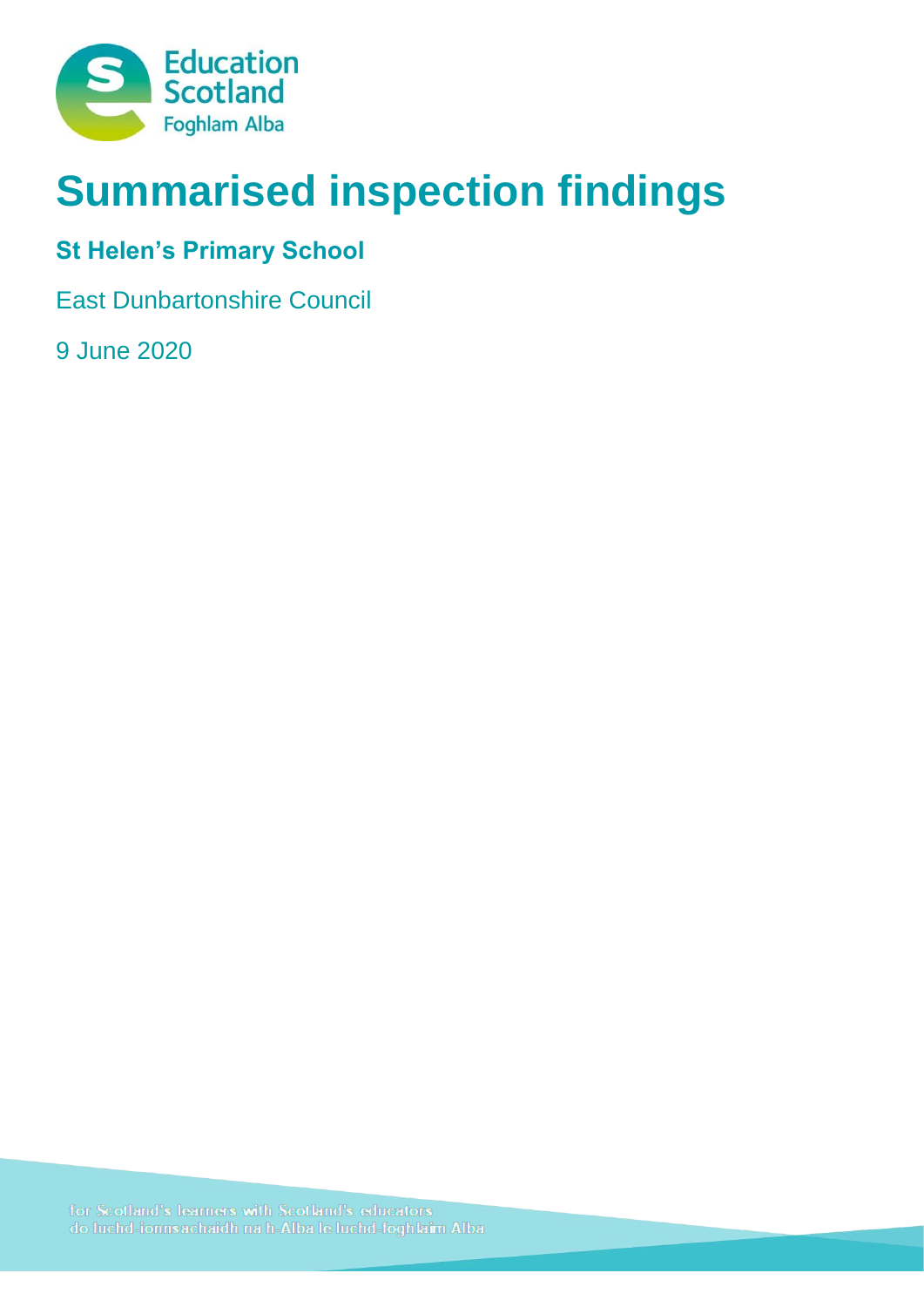### Key contextual information

St Helen's Primary School is a Roman Catholic primary school in Bishopbriggs, East Dunbartonshire. It serves the town and the surrounding area. At the time of the inspection the roll was 406, composed of 16 classes. The school is part of the Turnbull Cluster, with most children moving on to Turnbull High School.

#### **2.3 Learning, teaching and assessment good**

This indicator focuses on ensuring high-quality learning experiences for all children and young people. It highlights the importance of highly-skilled staff who work with children, young people and others to ensure learning is motivating and meaningful. Effective use of assessment by staff and learners ensures children and young people maximise their successes and achievements. The themes are:

- $\blacksquare$  learning and engagement
- $\blacksquare$  quality of teaching
- $\blacksquare$  effective use of assessment
- $\blacksquare$  planning, tracking and monitoring
- There is a welcoming and respectful ethos underpinned by the school's strong Gospel values and the positive relationships between staff and children, and children and their peers. Staff know children very well. They take a nurturing approach to supporting and encouraging children in their learning, and wider life of the school. Most children are happy and enjoy learning. They are friendly and polite. Almost all children engage enthusiastically with a range of well-planned learning experiences. Most children work responsibly as individuals, in pairs or collaboratively, in groups. A few children require support to apply effectively their listening skills to all learning contexts. Most children talk confidently about what they are learning and the majority of children recognise when they have done well.
- **n** Children are developing resilience and embrace challenge. This is being achieved through a whole-school approach to creating a supportive culture and having a shared language of learning. All teachers promote the skills required for effective learning. Most children make use of a range of strategies to help them when they are 'stuck' in their learning. Children should build on these foundations to develop further ownership of, and responsibility for, their learning. Children are motivated to use digital technology to enhance learning. They use tablet computers effectively to research and to record video tutorials to share learning through an online platform. In the majority of lessons, children should experience greater personalisation and choice, and increased opportunities to lead learning.
- $\blacksquare$  At the early level, children have a few opportunities to play. They access a variety of construction, imaginative and role play resources which stimulates most children's interest, most of the time. Teachers need to give thought to their rationale for learning through play and ensure that they are not restricting children's ability to move freely and exercise choice. A shared understanding of the value of play as an approach for supporting children's engagement would help ensure children are offered the right level of challenge. Contexts for play should be linked closely to what children already know and can do.
- $\blacksquare$  All children contribute to the wider life of the school through a range of committees and the pupil council. Older children talk proudly of their achievements and the skills they are developing through participating in these groups. The majority of children relate these skills to the world of work. Most children feel their views are listened to and valued. They are confident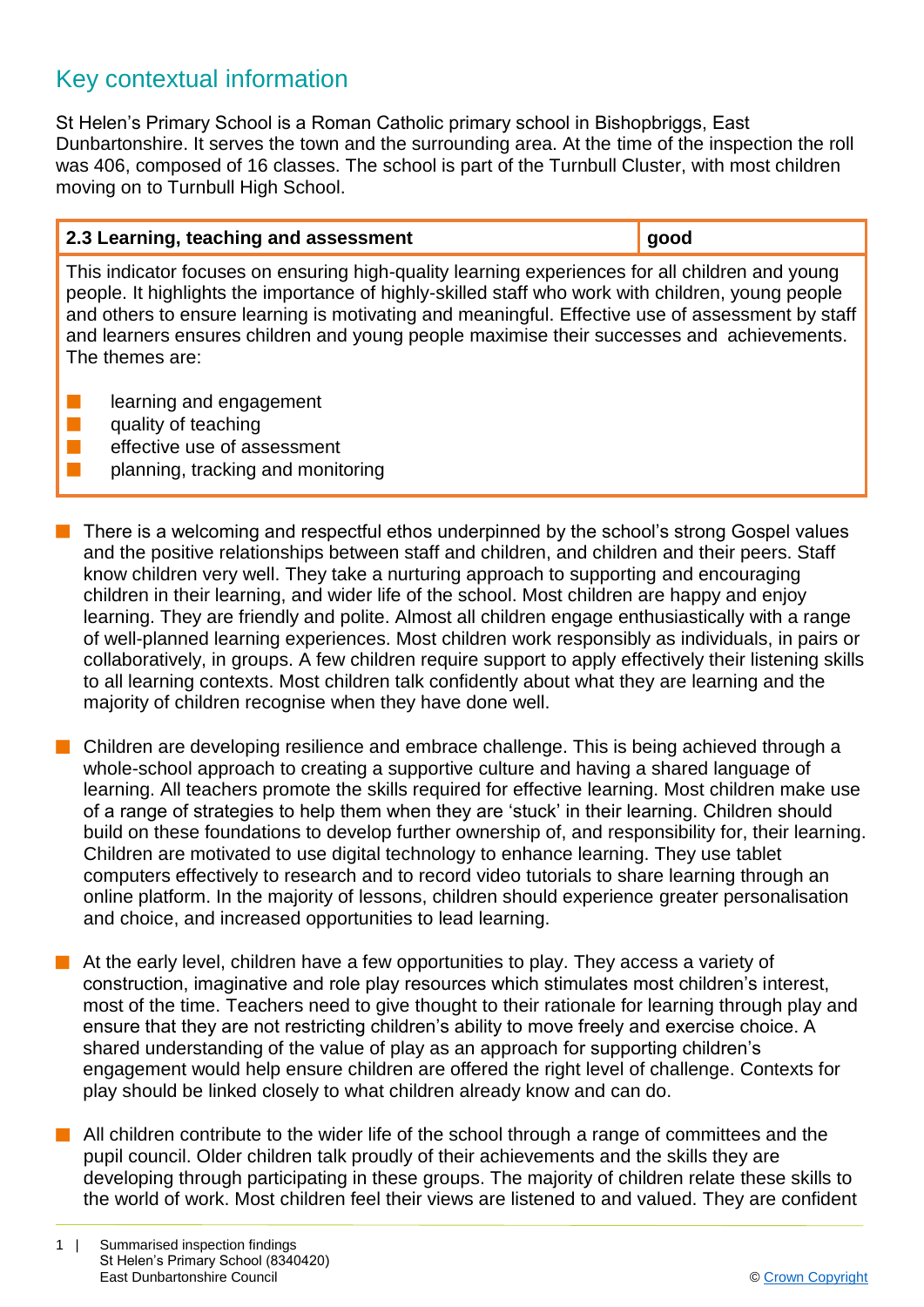in making suggestions to improve areas of school life, such as the playground or approaches to homework. The majority of children know their ideas will be acted upon. Senior leaders recognise the need to involve children further in evaluating the work of the school, and planning for improvement.

- $\blacksquare$  Overall, the quality of teaching is good. Most classes provide calm, purposeful environments for learning. Children's written work is on display throughout the school, but more examples of their writing would enhance learning environments inside classrooms. More also needs to be done to make library spaces accessible and appealing to children. In a few lessons, teachers use interesting stimulus and open-ended questioning to motivate children. Teachers plan differentiation carefully in these lessons, and the pace of learning is brisk. This is not yet consistent across all lessons. A few lessons are overly teacher-led and do not provide appropriate challenge for all learners. All staff have engaged in professional learning to improve teaching in literacy and numeracy across the school. The mathematics champion supports colleagues well in developing their use of number talks to improve mental agility. This has resulted in a more confident and consistent approach amongst teachers, and improved numeracy skills for children. The majority of teachers provide feedback which supports effectively most children to identify their strengths and next steps in writing and numeracy. Senior leaders and staff should continue to share good practice across the school, to improve further the quality of children's experiences.
	- In most classes, children are involved in peer and self-assessment activities. They set termly targets, as well as longer term goals for literacy and numeracy. However, a significant number of children do not understand fully the purpose or relevance of these targets. Children need to set more regular, meaningful targets in discussion with teachers, which link directly to identified next steps. Children need to understand and talk more confidently about their progress as learners. Children record their targets and progress in 'My Achievement' books. They share these regularly with parents to support family conversations about learning. Children also share learning with parents through class assemblies, open afternoons, and a developing programme of family learning events. This is helping parents to engage more with the school and support their child's learning.
- Staff use a shared, whole-school calendar of planned assessment activity to quide their work. Teachers use assessment evidence effectively to show children's progress and identify next steps in learning. Teachers should plan assessments requiring children to apply learning in new and unfamiliar contexts to improve further the quality of evidence used to support their professional judgements.
- Staff work well together. They have begun to engage with the National Benchmarks for literacy, numeracy and health and wellbeing. All teachers are part of cluster and school level moderation in literacy, numeracy and other curricular areas. They engage in moderation activity with primary and secondary colleagues outwith school, to develop a shared understanding of standards. This is increasing teachers' confidence in assessing children's progress and achievement. Teachers should continue to use the National Benchmarks to develop further their shared understanding of standards, particularly in listening and talking.
- Staff track the progress of individual learners, including those who have barriers to learning, in literacy and numeracy. They do not yet track children's progress in other areas of the curriculum. Senior leaders and staff meet regularly for learning, teaching and tracking meetings. The headteacher monitors children's progress with staff to ensure children are on track to make appropriate progress. Where children are not making expected progress, senior leaders and staff agree appropriate strategies and interventions. These are closely monitored and reviewed to ensure they have a positive impact on children's learning. The school's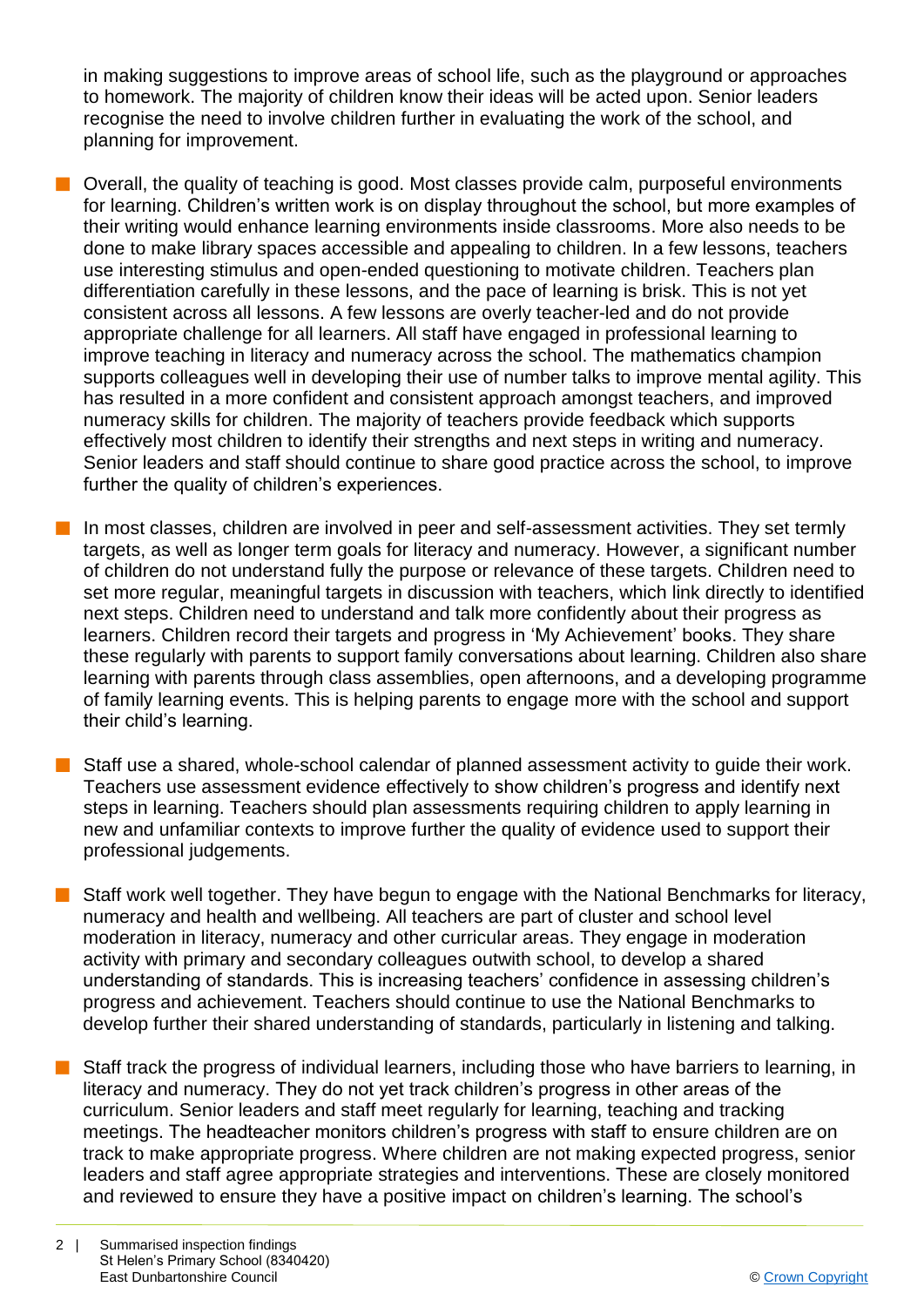tracking system has the potential to provide a full picture of progress and attainment at class and whole-school level, in a streamlined and manageable way. Senior leaders should continue to develop their use of data to enable the tracking of particular groups and cohorts of children to inform further planning for improvement at a whole-school level as well as identify gaps in learning more accurately.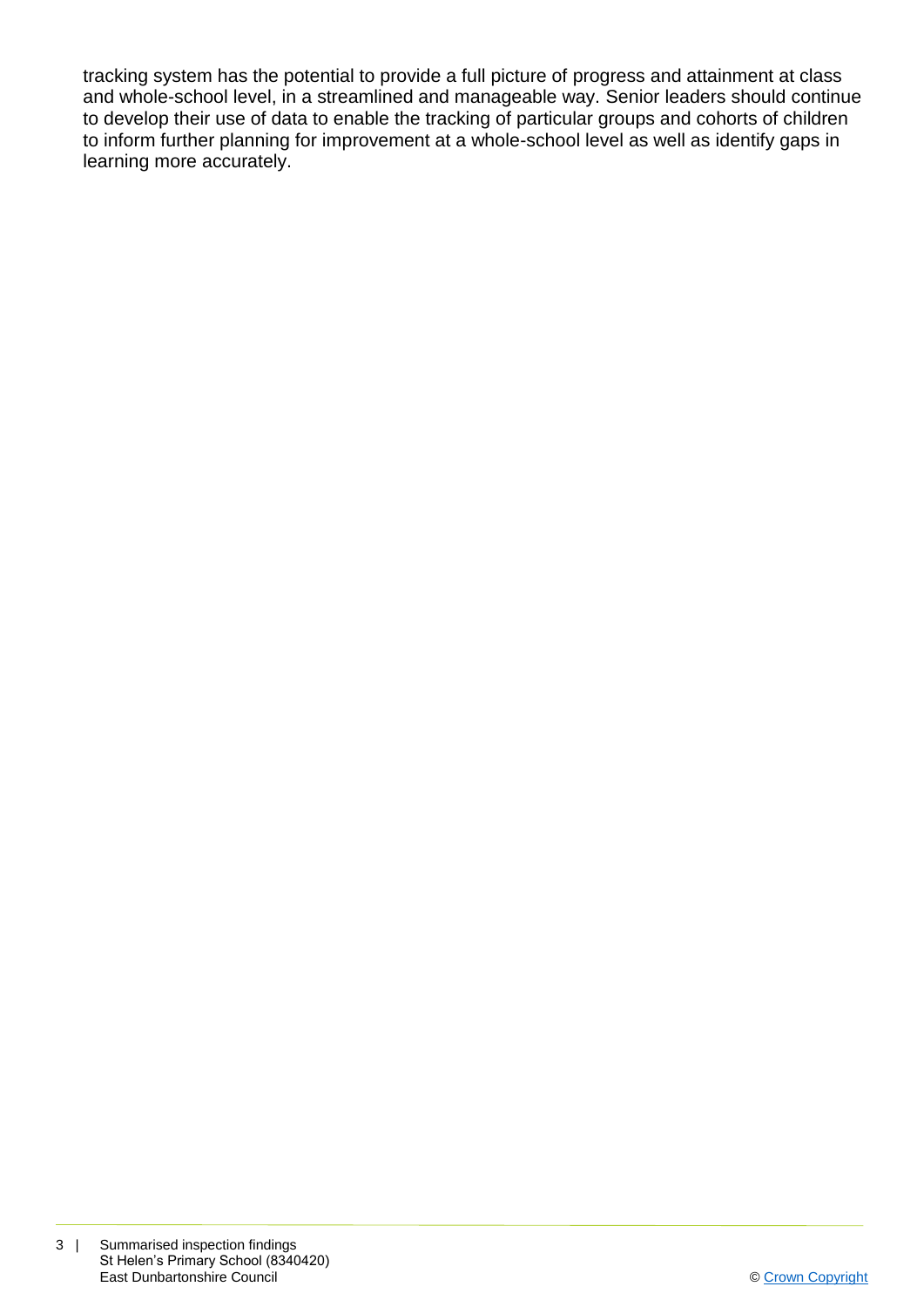#### **2.1 Safeguarding and child protection**

**n** The school submitted self-evaluation information related to child protection and safeguarding. Inspectors discussed this information with relevant staff and, where appropriate, children. In addition, inspectors examined a sample of safeguarding documentation. At the time of the inspection, there were no identified areas for development.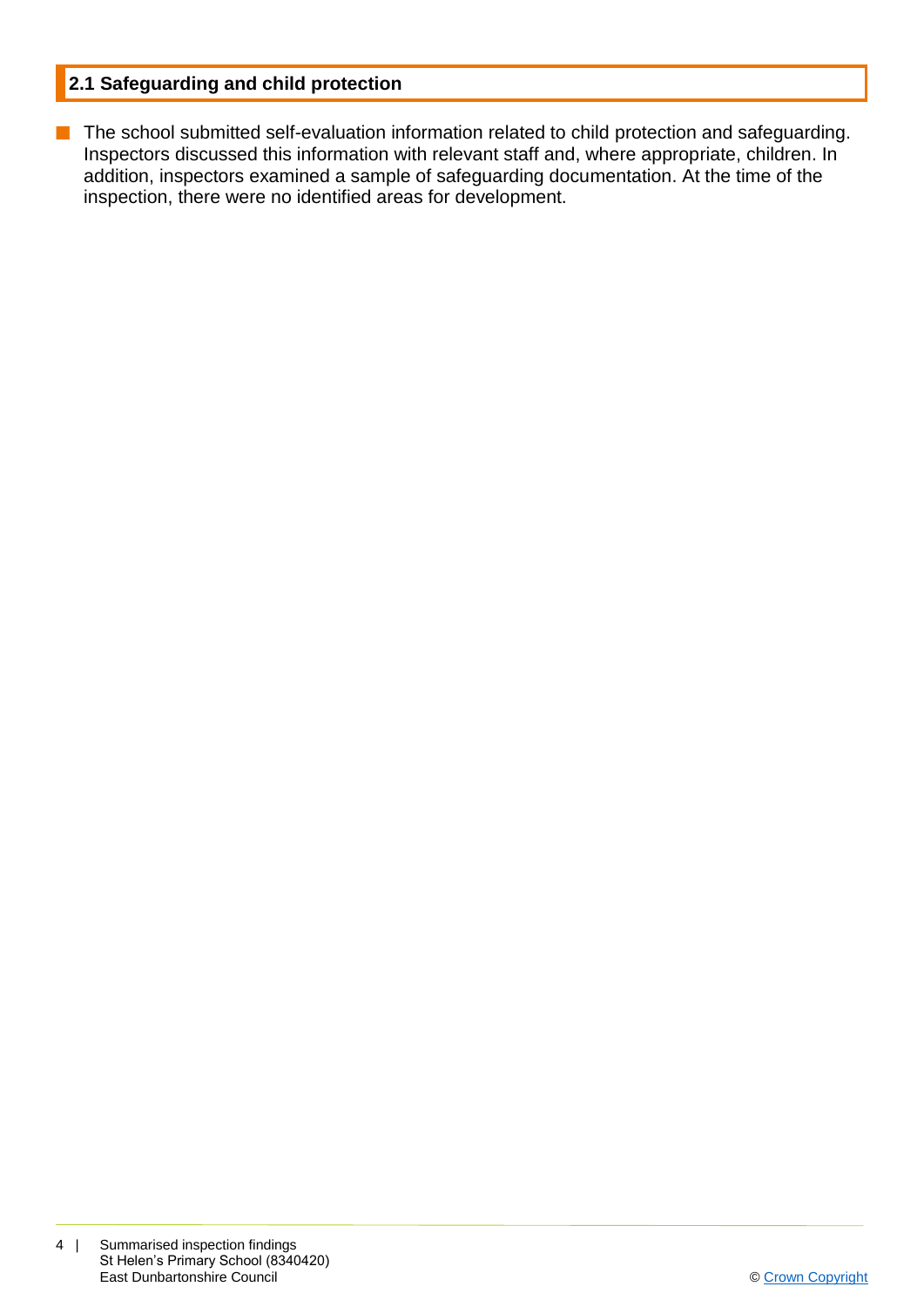| 3.2 Raising attainment and achievement                                                                                                                                                                                                                                                                                                                                                                                  | good |
|-------------------------------------------------------------------------------------------------------------------------------------------------------------------------------------------------------------------------------------------------------------------------------------------------------------------------------------------------------------------------------------------------------------------------|------|
| This indicator focuses on the school's success in achieving the best possible outcomes for all<br>learners. Success is measured in attainment across all areas of the curriculum and through<br>the school's ability to demonstrate learners' achievements in relation to skills and attributes.<br>Continuous improvement or sustained high standards over time is a key feature of this<br>indicator. The themes are: |      |
| attainment in literacy and numeracy<br>attainment over time<br>overall quality of learners' achievement<br>equity for all learners                                                                                                                                                                                                                                                                                      |      |

#### **Overall attainment in literacy and numeracy**

- The school provided data on children's Curriculum for Excellence (CfE) levels, and also data information from formative and summative assessments. Senior leaders and teachers use data from the Scottish National Standardised Assessments to contribute to the overall teacher professional judgement. Overall, the attainment data provided by the school for literacy and numeracy is helpful and accurate. The school recognises the need to align more closely their professional judgement of achieving CfE levels with the National Benchmarks.
- n Overall, children's attainment in literacy and numeracy is good. Almost all children who have been identified as experiencing barriers to learning are benefitting from well-targeted support and are making good progress.

#### **Literacy and English**

At early, first and second level, almost all children achieve appropriate CfE levels for listening and talking. At early and second level, most children achieve appropriate CfE levels in reading and writing. At first level, almost all children achieve appropriate CfE levels in reading and most in writing. Children's attainment in writing needs to continue to improve to ensure consistently high achievement across the school.

#### **Listening and talking**

 $\blacksquare$  At early and first level, most children take turns to talk and almost all focus attentively during class lessons. At first level, a few children find it difficult to wait until it is their turn to speak. Children are almost always respectful contributors to discussions. At second level, almost all willingly share their views on subjects that are important to them. These include mature opinions on subjects such as bullying and the use of social media. They should develop their understanding of literal, inferential and evaluative questions.

#### **Reading**

■ Most children are making good progress in reading. At early level, children engage enthusiastically during phonics lessons. use confidently their knowledge of sounds to help them read words in texts, and on signs around the classroom. At first level, children read class novels accurately. They need to project their voices more when reading to an audience. Children pick out the main ideas in a story and explain clearly the meaning of key words. At second level, children have well-developed skills in skimming and scanning.

#### **Writing**

■ Across the school, most children are making good and a few are making very good progress in writing. At the early level, most children form their letters correctly and leave spaces between words. They need to develop their skills in writing, through, for example, line drawings and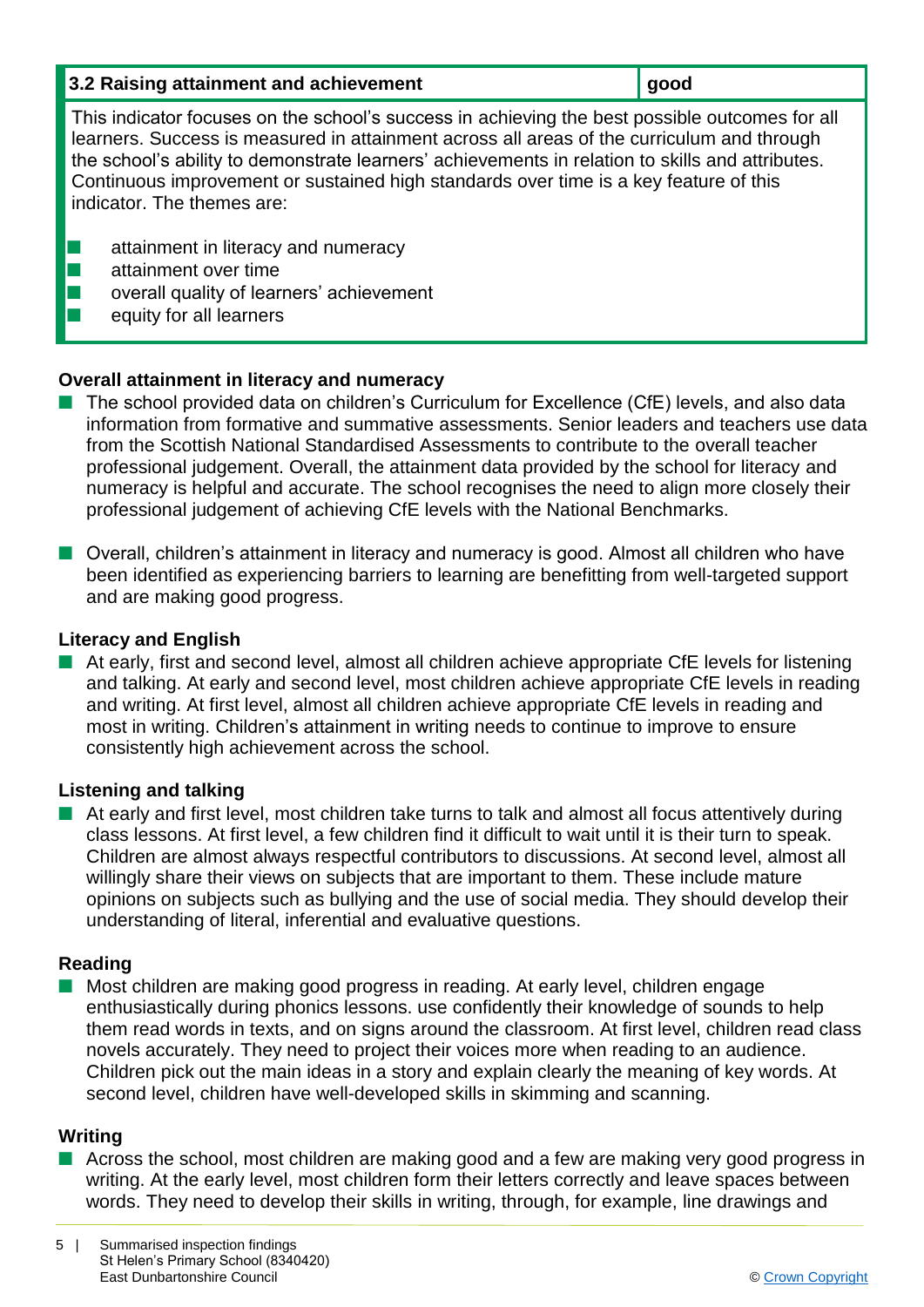mark making. At first level, children spell common words with a high degree of accuracy. At second level, children write interesting stories that engage the reader. They write compelling stories at length, using short and long paragraphs.

#### **Numeracy and mathematics**

■ Children's attainment in numeracy and mathematics is good, with most children making good progress. Children lack confidence in information handling. Teachers predict accurately that most children at early, first and second level will attain the expected CfE in the current academic year.

#### **Number, money and measure**

At early level, most children count on and back in ones to add and subtract. They have more difficulty when counting on and back in twos. At first level, most children use confidently correct mathematical vocabulary including subtract, add and total when discussing problem solving. They apply strategies successfully to determine multiplication and division facts. Most children articulate with confidence their thought processes. Most children working at second level use well their knowledge of equivalent forms of common fractions, decimal fractions and percentages. With support, most children calculate correctly the area of squares and rectangles. They do not yet apply effectively this knowledge to calculate the area of right-angled triangles.

#### **Shape, position and movement**

■ At early level, most children describe, recognise and sort correctly cubes, cuboids and cylinders. The majority of children understand and use correctly front, behind, forwards and backwards. A few children use left and right correctly. At first level, most children name, identify and classify accurately two-dimensional shapes such as square, triangle and rectangle. They are unable to compare and describe the size of other angles in relation to a right angle. At second level, most children make appropriate use of acute, obtuse, straight and reflex to describe a range of angles within shapes around them. Most children use effectively their knowledge of right angles and straight angles to identify correctly missing angles.

#### **Information handling**

■ At early level, most children collect appropriate data about their favourite toy. Most children successfully apply counting skills to establish the most popular toy. At first and second level, most children recall previous learning on information handling and talk confidently about how they would use tally marks to collect information. They lack confidence discussing other ways they could represent this data. At second level, children need to develop their digital skills to record, organise and present data. Children need to revisit their learning in information handling more frequently to attain better and to reinforce and apply their skills.

#### **Attainment over time**

- n Overall, the school has had some success in raising attainment over time, and it currently sits above national averages and in line with authority averages in most attainment measures. Data from sessions 2015-16, 2016-17, 2017-18 and 2018-19 was provided by the school, along with projections for attainment in 2019-20.
- According to the school's data, in literacy, the attainment of children in P1 is showing a small improving trend over four years, with all organisers peaking in 2016-17. The attainment of P4 children is showing a strong rising trend in reading and listening and talking, but a significant decline over four years in writing. The attainment of P7 children shows an overall improving trend across all organisers, with a peak in 2016-17. In numeracy, the attainment of children in P1 is showing a rising trend over four years, but a decline is forecast for 2019-20. The attainment of P4 children is showing a rising trend, with a continued rise predicted in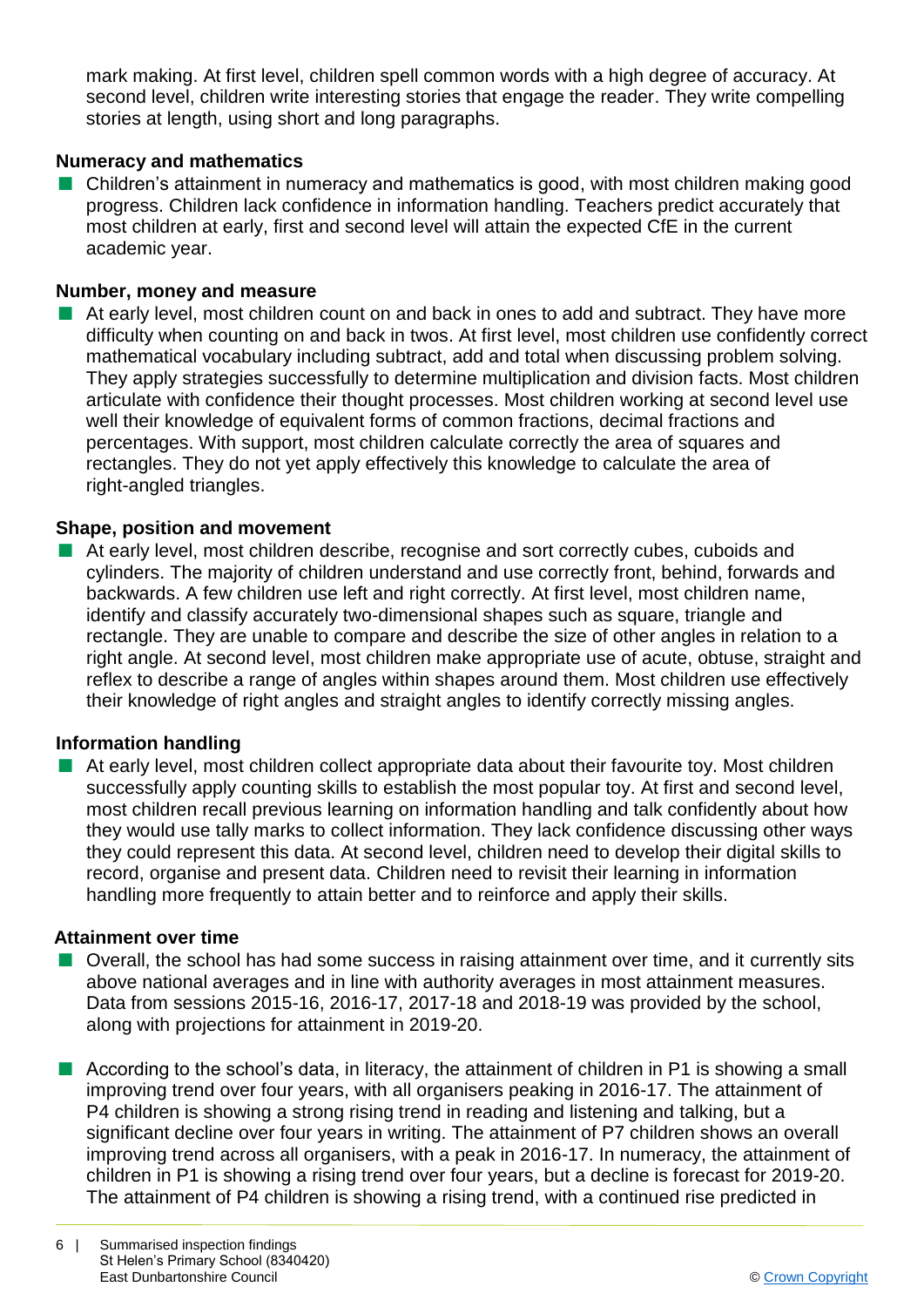2019-20. The attainment of P7 children is showing an overall rising trend, with a peak in 2017-18.

#### **Overall quality of children's achievements**

- n The school celebrates children's achievements at school assemblies, on wall displays, digital displays and on social media. All children record a selection of their successes in literacy and numeracy in their 'My Achievements' book which they share each month with their parents. This helps them to reflect on and communicate their learning in a different way. Across the school, children need to have more of a say in what is included within the achievements book to have increased ownership of their learning.
- $\blacksquare$  Every child is a member of one of ten school committees. They are keen to play a responsible part in the life of their school. They talk knowledgeably about the work of the pupil council who have consulted all children about home learning and playground developments. Children feel valued and know that their views are listened to as a result. They are not yet able to discuss the impact of most of the other committees on developing their skills. Children recognise how the school supports them to build their confidence and develop new skills as committee members. They discuss enthusiastically the improvement in team-working and communication skills, as a result of their involvement.
- $\blacksquare$  Children across the school take part in a range of activities such as dance, rugby, tae kwon do and netball. As a result, they develop skills in relation to pursuing a healthy and active lifestyle. Older children trained as play leaders, contribute effectively when working in partnership with younger children. They develop well their leadership and communication skills in this context. They learn successfully how to relate to other children and how to manage themselves.

#### **Equity for all learners**

- n Teachers and senior managers carefully and continually focus on outcomes for individual children from differing socio-economic backgrounds to ensure that they are not disadvantaged in any way. Children are benefitting from this individual planning. The headteacher demonstrates an understanding of the different factors that may affect equity in the local community. A helpful next step for the school will be to use its summary data to demonstrate whether or not the school has a poverty related attainment gap.
- $\blacksquare$  The school is in receipt of the Pupil Equity Fund (PEF). Senior leaders consulted with staff and parents on how best to use this. The school has recently dedicated some of its PEF to family learning and funds a principal teacher post and a family learning worker. It is too early to see direct impact from this for children, although parents and children are positive about the initiative. Other PEF monies have been used to support developments in numeracy and literacy, and the school has identified impact in the overall attainment across year groups.